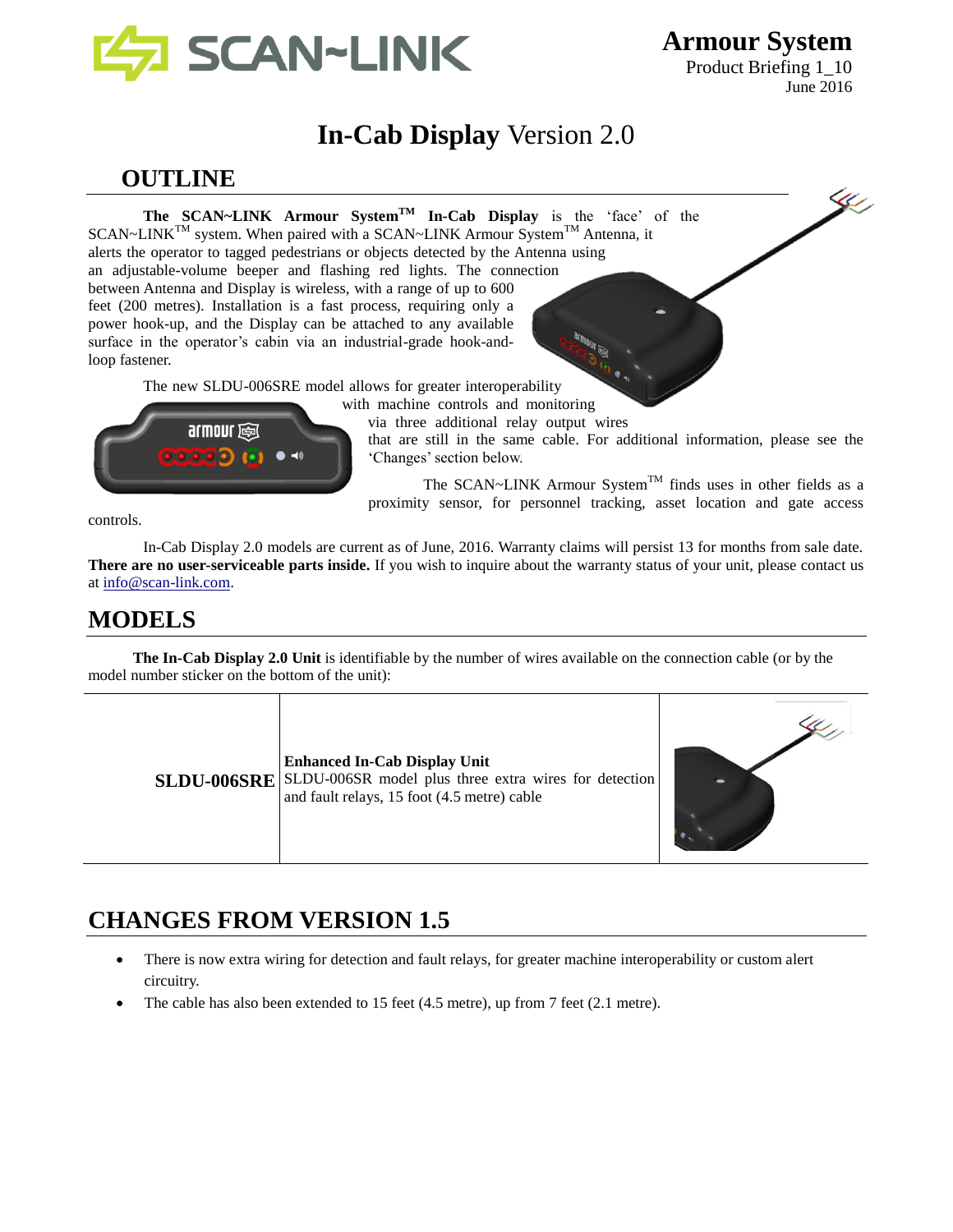

# **SPECIFICATIONS**

## **Absolute** Specifications **-** *Exceeding these may damage the unit!*

| <b>Item</b>                       | <b>Minimum</b>  | <b>Maximum</b> | <b>Notes</b>                                           |
|-----------------------------------|-----------------|----------------|--------------------------------------------------------|
| Input Voltage                     | $+9$ VDC        | $+34$ VDC      | Do not attempt to operate outside nominal 12-<br>28VDC |
| <b>Operating Temperature</b>      | $-20^{\circ}$ C | $50^{\circ}$ C |                                                        |
| <b>Storage Temperature</b>        | $-30^{\circ}$ C | $80^{\circ}$ C |                                                        |
| <b>Ingress Protection</b>         | IP52            |                | Indoor Use Only                                        |
| <b>Reverse Polarity Protected</b> | Yes             |                | 100V/20A                                               |
| Voltage Spike Withstand           | 75V @ 5A        |                | $<$ 3ms -600V/+400V                                    |

### **Physical** Specifications

| <b>Item</b>                         | Metric (mm)      | Imperial (in)   | <b>Notes</b>                           |
|-------------------------------------|------------------|-----------------|----------------------------------------|
| Height                              | $35 \text{ mm}$  | 1.3/8"          |                                        |
| Length                              | 75 mm            | 3"              |                                        |
| Minimum Install Depth               | $95 \text{ mm}$  | $3 \frac{3}{4}$ | Clearance for wire bend                |
| Width                               | $100 \text{ mm}$ | 4"              |                                        |
| Cable Length (SLDU-006SRE)          | $4570$ mm        | 180"            | Last $3$ " (75 mm) are stripped back   |
| Hook-and-Loop Thickness             | $5 \text{ mm}$   | $1/4$ "         |                                        |
| Casing                              | <b>Black ABS</b> |                 | UL945VA Rated                          |
| Cable Specs (SLDU-006SRE)           | $6$ -Wire, 20ga. |                 | <b>Bare Wire</b>                       |
| Min. Install Distance from Operator | $200 \text{ mm}$ | 8"              |                                        |
| Beeper Min Volume                   | $88\pm1$ dBa     |                 | Measured $\omega$ 200 mm (8"), Typical |
| Beeper Max Volume                   | 99 $\pm$ 1 dBa   |                 | Measured $\omega$ 200mm (8"), Typical  |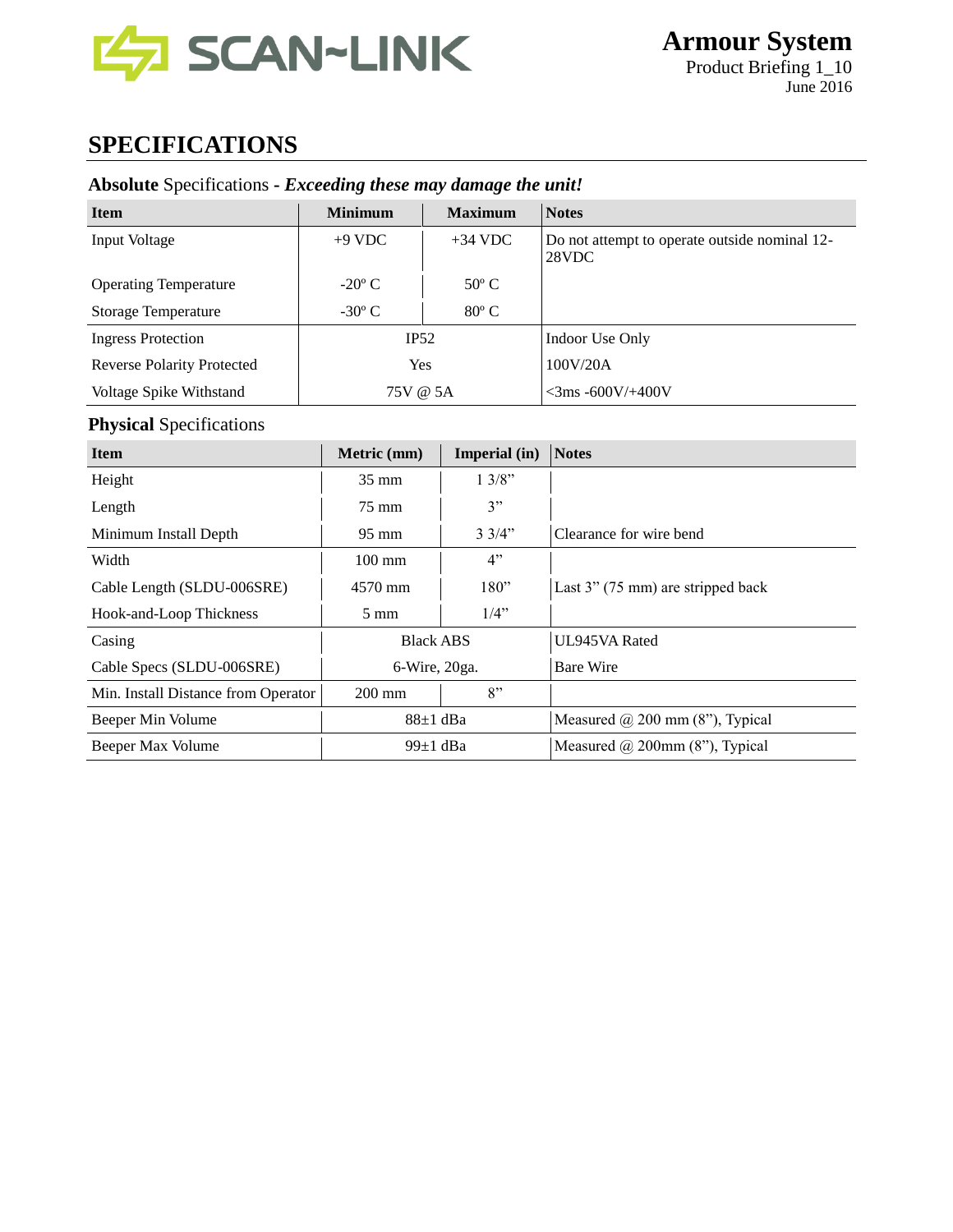

Product Briefing 1\_10 June 2016

### **Electrical** Specifications

| <b>Item</b>                          | <b>Minimum</b>   | <b>Maximum</b> | <b>Notes</b>                   |
|--------------------------------------|------------------|----------------|--------------------------------|
| Nominal Input Voltage (VCC)          | $+12$ VDC        | $+28$ VDC      |                                |
| Input Current @ 12 VDC               | $120 \text{ mA}$ |                | Nominal                        |
| Input Current @ 24 VDC               | $60 \text{ mA}$  |                | Nominal                        |
| <b>Recommended External Fuse</b>     | 1A               |                |                                |
| <b>Internal Fuse</b>                 | 1.5A             |                | Auto-resetting                 |
| <b>Fault/Detection Relay Current</b> |                  | 2A             |                                |
| Reverse Input Trigger Voltage*       | 4.5 VDC          | <b>VCC</b>     | Opto-isolated                  |
| Reverse Input Current Draw*          | $1.5 \text{ mA}$ | 6 mA           | <b>Resistor</b> limited        |
| Wireless Link Frequency              | 2400 MHz         | 2483MHz        | North American unlicensed band |
| Industry Canada ID                   | 9084A-SM220      |                | Under Synapse Wireless Inc.    |
| FCC ID                               | U90-SM220        |                | Under Synapse Wireless Inc.    |

#### **Reverse Trigger** Note

The Reverse Trigger (Orange) wire may be *optionally* tied to an ignition signal and used in place of the Antenna's reverse signal. *However*, operation in this mode requires additional configuration with RapidPair<sup>TM</sup> and has no function whatsoever until the appropriate settings are changed. Is this paragraph necessarily required???

#### **Cable** Specifications

| Power<br>Cable | <b>Red Wire Power Supply</b>                                | <b>Always</b>                | $VCC (+12-28VDC)$              |
|----------------|-------------------------------------------------------------|------------------------------|--------------------------------|
|                | <b>Black Wire Power Supply</b>                              | <b>Always</b>                | VDD (-) Equipment Ground       |
|                | <b>Orange Wire Reverse Input</b>                            | <b>Always</b>                | Reverse Input                  |
|                | <b>Blue Wire (SLDU-006SRE Only)</b><br><b>Fault Relay</b>   | <b>Fault / No Power</b>      | Open                           |
|                |                                                             | <b>No Fault / Power</b>      | Closed to Relay Common (Green) |
|                | <b>Green Wire (SLDU-006SRE Only)</b><br><b>Relay Common</b> | <b>Always</b>                |                                |
|                | White Wire (SLDU-006SRE Only)<br>Detection Relay            | Detecting / No Power         | Open                           |
|                |                                                             | <b>Not Detecting / Power</b> | Closed to Relay Common (Green) |

#### **Compatibility** Specifications

| $RapidPair^{TM}$ | RapidPair 2.0 Dongle Only |
|------------------|---------------------------|
| Antenna          | Antenna $v1.5$ or $v2.0$  |